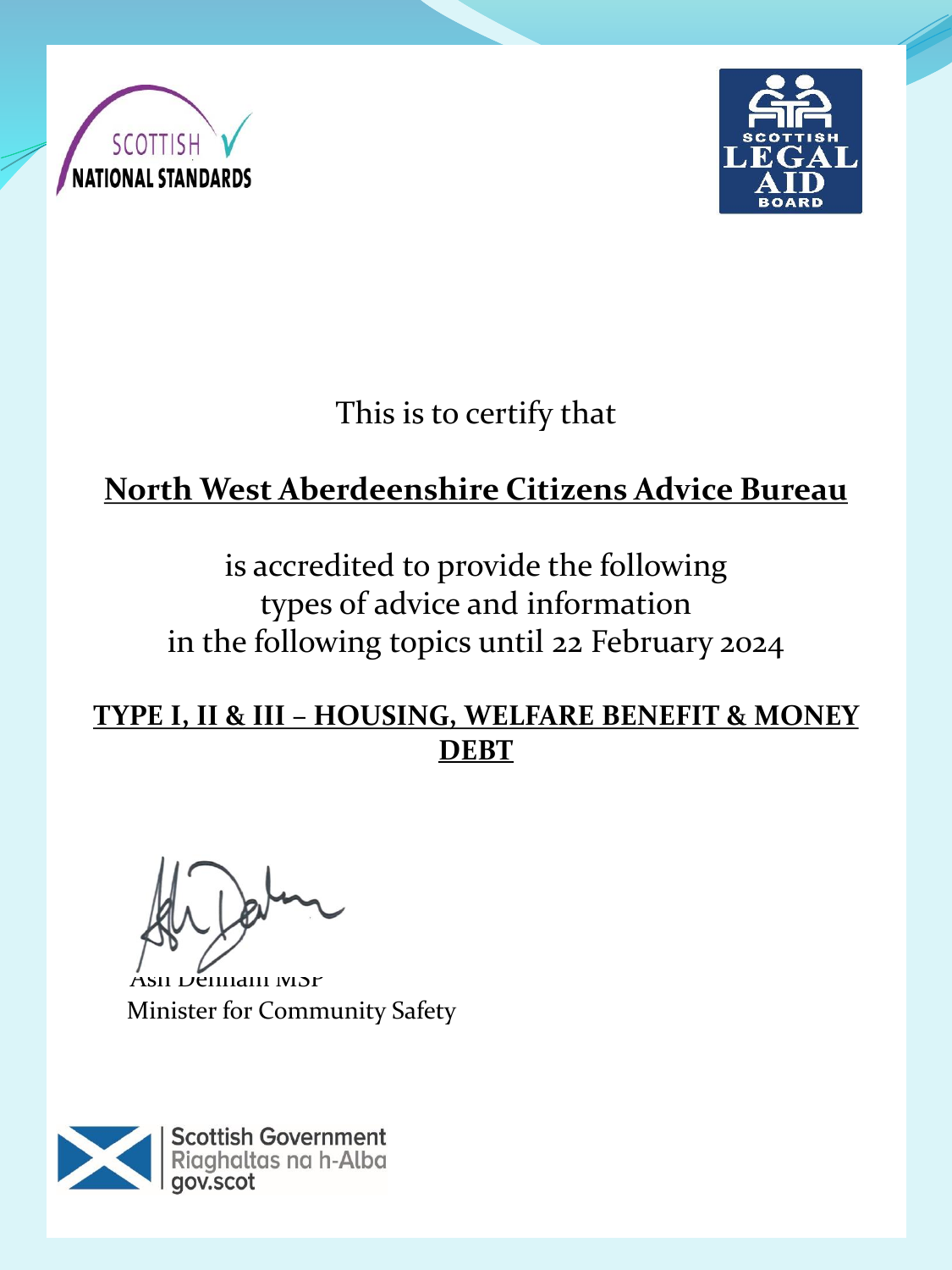#### **COMPETENCY ACHIEVED**

### **2 Housing Specific Competences**

- 2.1 Rent Arrears Type II
- 2.2 Mortgages & Secured Loans Type II
- 2.3 Universal Credit for housing costs and Housing Benefit Adviser competences – Type II
- 2.4 Disrepair in Rented Housing Type II
- 2.5 Housing Options Type II
- 2.6 Discrimination in Housing Type II
- 2.7 Eviction Type II
- 2.8 Anti-Social Behaviour Type II
- 2.9 Harassment and Illegal Eviction– Type II
- 2.10 Homelessness Type II
- 2.11 Relationship Breakdown Type II
- 2.12 Rent: Private Sector Type II
- 2.13 Security of Tenure Type II
- 2.14 Statutory Tenancy Rights Type II
- 2.15 Repair and Improvement Grants Type II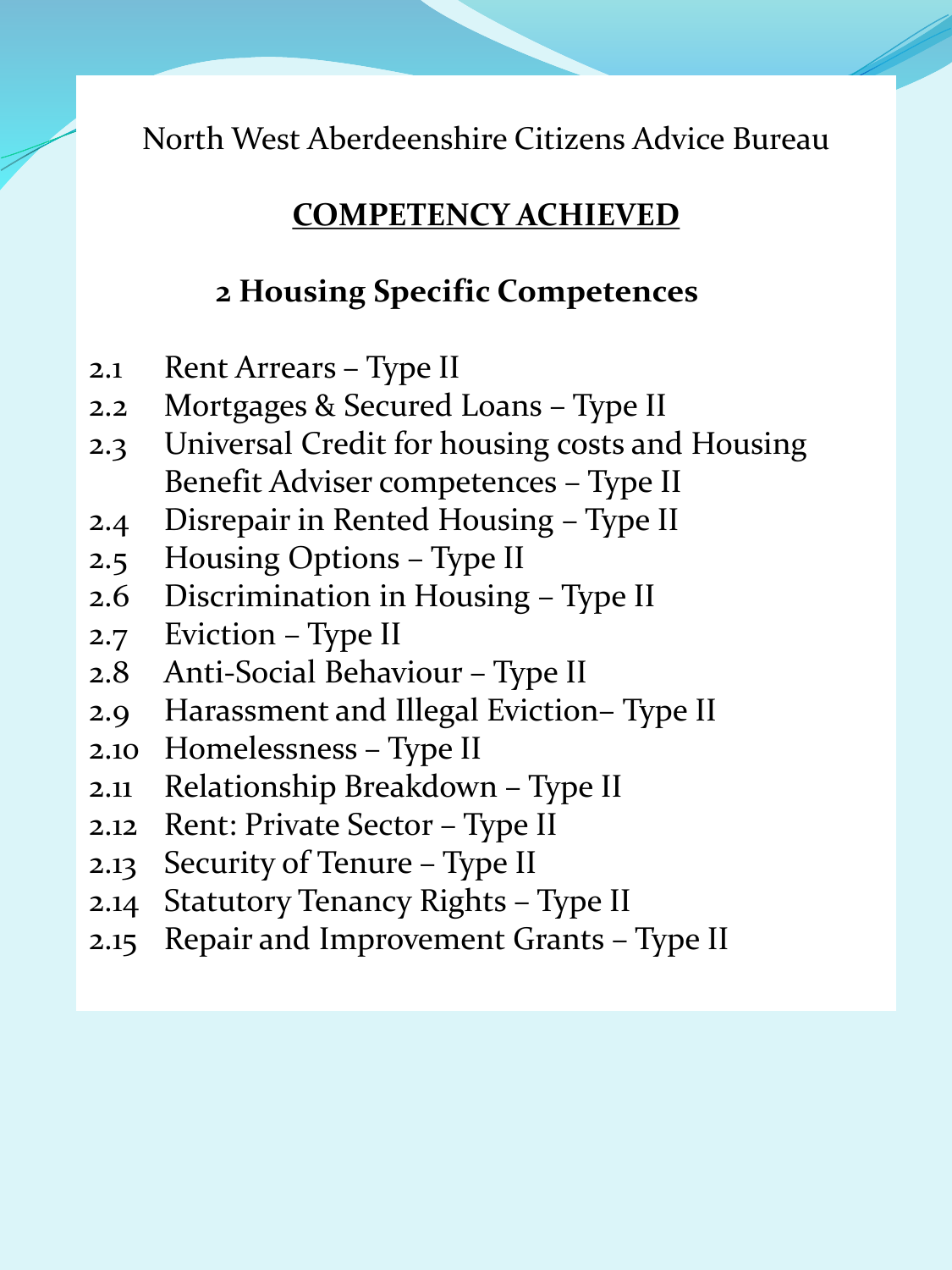#### **COMPETENCY ACHIEVED**

### **3 Money and Welfare Benefits Related to Advice Competences – Foundation Knowledge**

- 3.1 Administrative Structure of the Benefits and Tax Credits Systems – Type I
- 3.2 National Insurance Scheme Type I
- 3.3 Claims & Backdating Type I
- 3.4 Decision-Making, Disputes and Appeals Type I
- 3.5 Benefit & Tax Credit Overpayments Type I
- 3.6 Assessment, Initial Decision-Making & Holding Activity in Debt Cases – Type III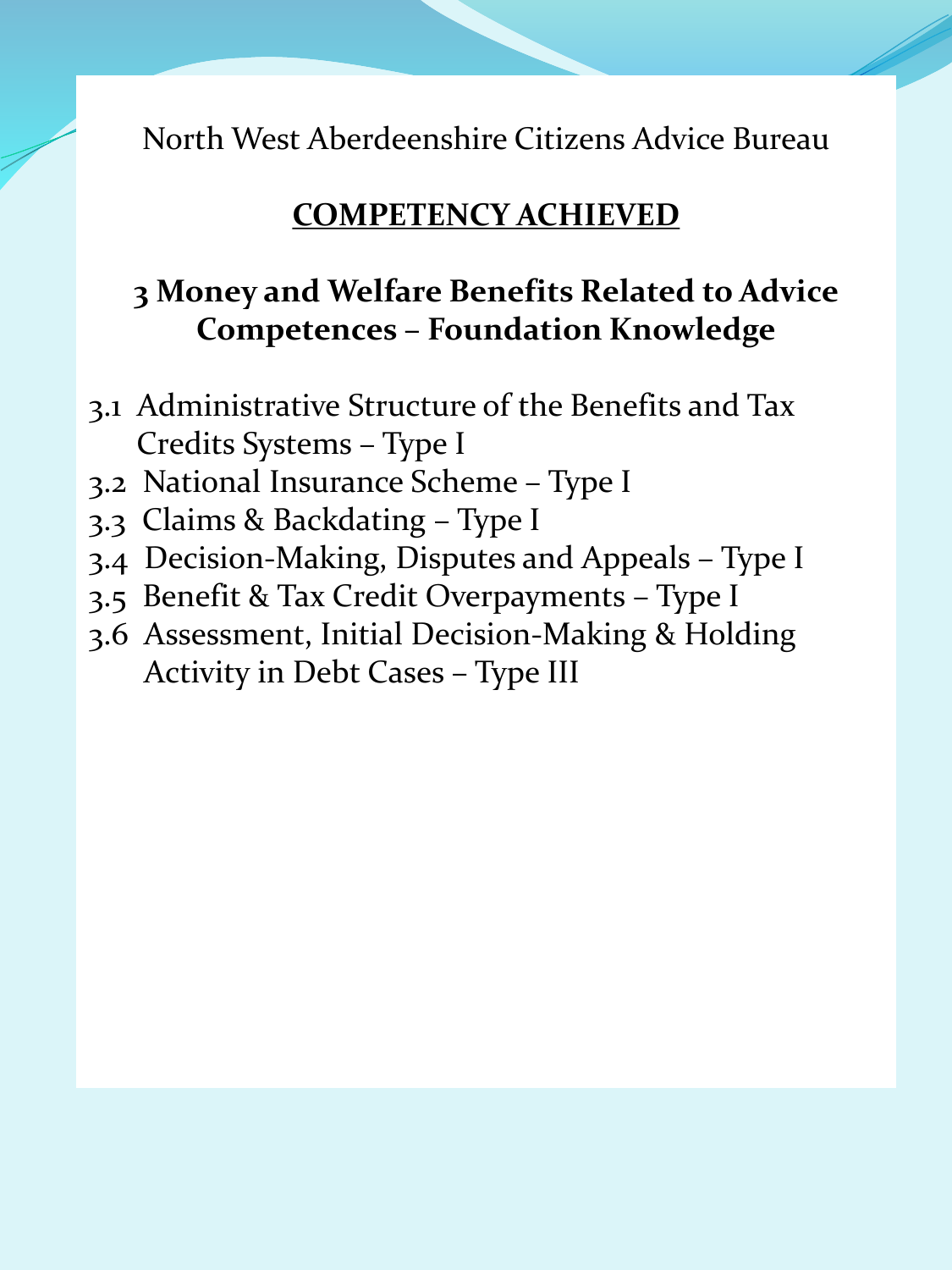#### **COMPETENCY ACHIEVED**

### **4 Money and Welfare Benefits Related Advice Competences – Specialist Areas**

- 4.1 Means-Tested Benefits Type I
- 4.2 Universal Credit Type I
- 4.3 Tax Credits Type I
- 4.4 The Social Fund & the Scottish Welfare Fund Type I
- 4.5 The Impact of Work on Benefits Type I
- 4.6 Benefits for Children Type I
- 4.7 State Retirement Pension Type I
- 4.8 Personal Independence Payment, Disability Living Allowance & Attendance Allowance – Type I
- 4.9 Benefits for People who have Limited Capability for Work – Type I
- 4.10 Benefits for Industrial Injury and Disease Type I
- 4.11 Benefits for Veterans Type I
- 4.12 Carers Allowance Type I
- 4.13 Jobseeker's Allowance– Type I
- 4.14 Benefits for Maternity, Paternity and Adoption Type I
- 4.15 Bereavement Benefits Type I
- 4.16 Benefits for People in Public Care Type I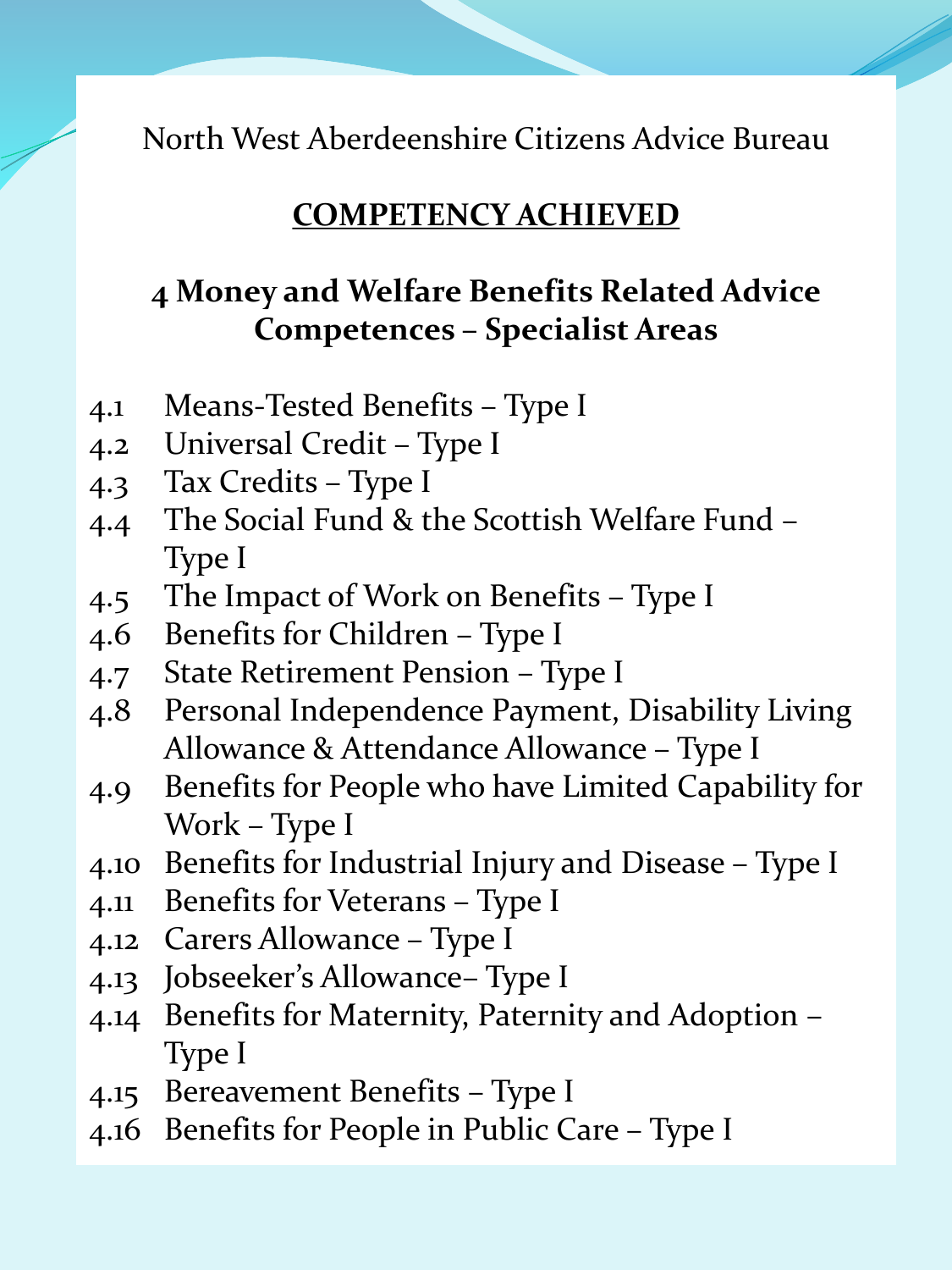## **COMPETENCY ACHIEVED**

# **4 Money and Welfare Benefits Related Advice Competences – Specialist Areas Cont.**

- 4.17 Benefits for Students Type I
- 4.18 Benefits for People from Abroad and/or who are Subject to Immigration Control – Type I
- 4.19 Ancillary Benefits Type I
- 4.20 Financial Statements Type II
- 4.21 Liability for Debts, Extortionate Credit, Unfair Contract Terms, Unenforceable Debts, Creditor Malpractice, Codes of Practice, etc – Type II
- 4.22 Identifying & Agreeing Options in Debt Cases – Type II
- 4.23 Negotiating & Making Offers to Creditors– Type II
- 4.24 Diligence, Diligence Stoppers and Court Proceedings – Type II
- 4.25 Bankruptcy & Trust Deeds– Type III
- 4.26 The Debt Arrangement Scheme– Type III
- 4.27 Recalls & Appeals against Court Decrees and Orders – Type II
- 4.28 Utility Debts Type II
- 4.29 Local and national Tax Debts Type II
- 4.30 Rent Arrears Type II